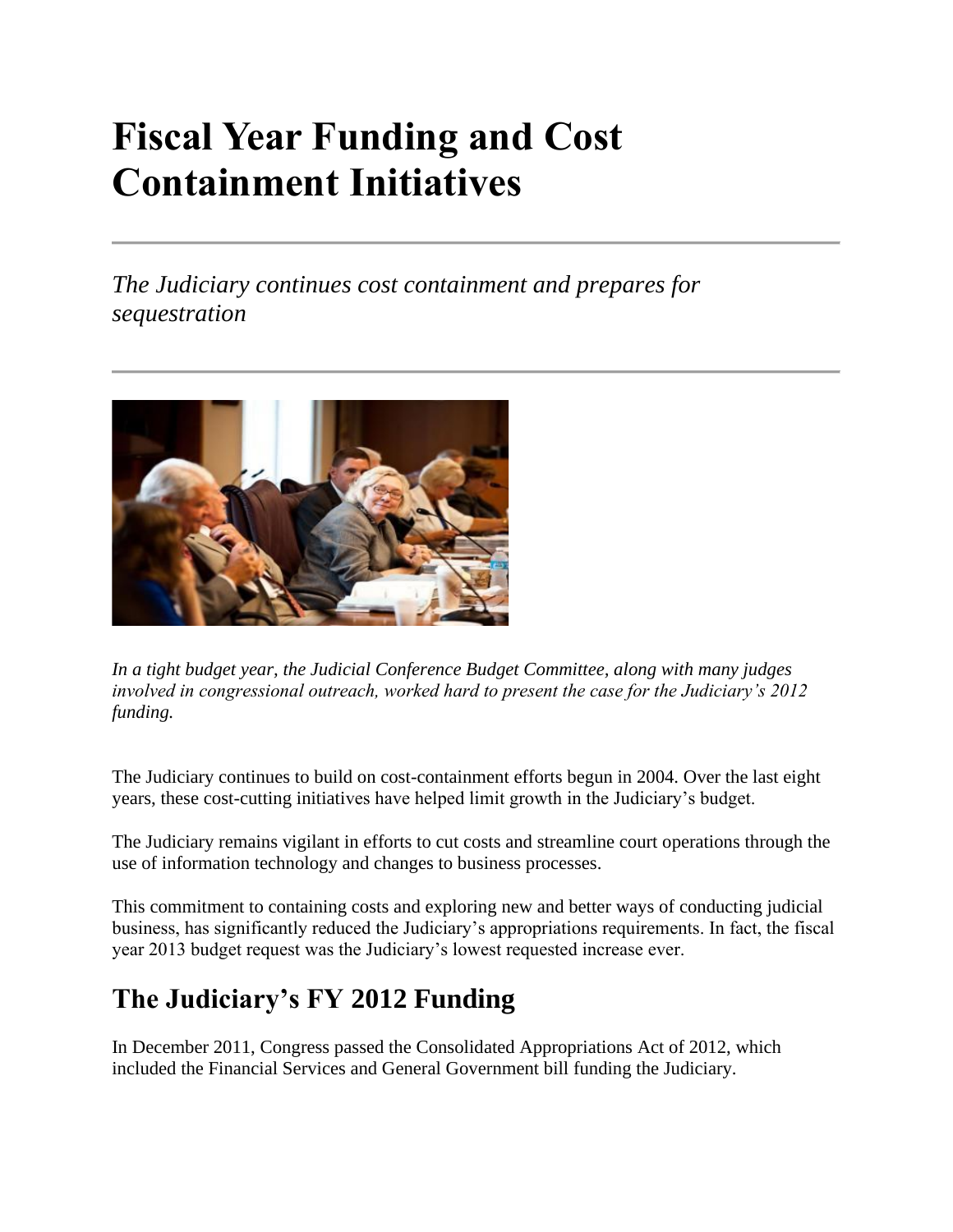Overall, the Judiciary received \$6.97 billion, about a 1 percent increase above the fiscal year 2011 enacted level. Administrative Office Director, Judge Thomas Hogan credited the efforts of the Judicial Conference Budget Committee, along with the many judges involved in the Judiciary's congressional outreach efforts, and Administrative Office (AO) staff.

The omnibus bill funded the courts' Salaries and Expenses account at \$5.02 billion, slightly above the fiscal year 2011 level, with full funding for the Defender Services, Court Security, and Fees of Jurors accounts based on revised requirements for those accounts.

While fiscal year 2012 funding levels were relatively positive, they follow two years of nearhard freezes in funding. Cost-containment initiatives undertaken by the Judiciary mitigated, in part, the potentially detrimental effect of those low funding levels. Courts were urged to continue cost-cutting efforts, as the likelihood of constrained funding loomed in fiscal year 2013. Meanwhile, the Judiciary communicated its resource needs and the impact of budget cuts on federal court operations to Congress.

Fiscal Year 2013 began without an enacted budget for the Judiciary. Focused on the November elections and possible sequestration, Congress passed a six-month continuing resolution (CR), and delayed final FY 2013 budget decisions until the end of March 2013.

Although the courts are operating at FY 2012 funding levels, which harms services and reduces staffing, the greatest threat to the Judiciary's ability to function effectively continues to come from sequestration.



*As sequestration loomed, the Judiciary weighed its impact on the courts and service to the public.* 

## **The Judiciary and Sequestration**

Throughout FY 2012, the threat of sequestration loomed over the federal Judiciary. On January 2, 2013, a provision of the Budget Control Act of 2011 would have reduced available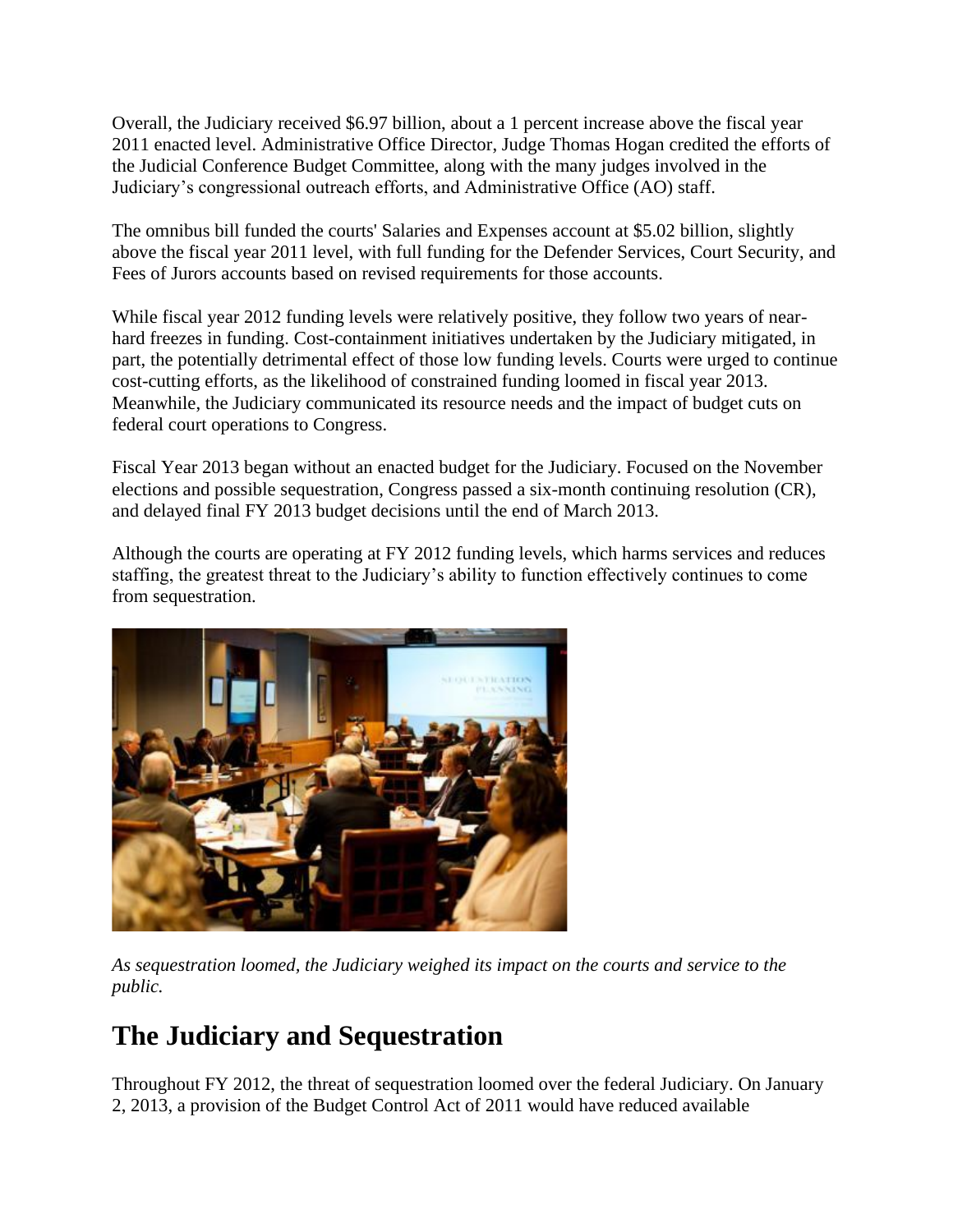appropriations for government agencies, including the Judiciary, to 8.2 percent below the FY 2012 enacted level.

Following last hour negotiations, Congress agreed to delay action on these automatic budget cuts, or sequestration, until March 1, 2013.

It was estimated that sequestration might lead to the furlough or layoff of thousands of Judiciary staff, as individual courts took measures to control expenditures. The deep cuts could cause the suspension of panel attorney payments, the furlough of federal defender organization staff, the suspension of civil jury trials for six weeks, a 50 percent cut in funding for security systems and equipment, and no funding for 370 court security officers.

Chief Justice John Roberts, Jr. in his 2012 Year End Report on the Judiciary noted that the Judiciary has carefully managed its tiny portion of the federal budget, but warned that the Judiciary has pursued cost-containment so aggressively that further economies would affect the quality of judicial services.

"Virtually all of the Judiciary's core functions are constitutionally and statutorily required," the Chief Justice wrote. "Unlike executive branch agencies, the courts do not have discretionary programs they can eliminate or projects they can postpone. The courts must resolve all criminal and civil cases that fall within their jurisdiction, often under tight time constraints. A significant and prolonged shortfall in judicial funding would inevitably result in the delay or denial of justice for the people the courts serve."

The negative impact of sequestration on the Judiciary was communicated to Congress. Meanwhile, in late 2012, the Executive Committee of the Judicial Conference approved a set of emergency measures to be implemented should the Judiciary's funding become subject to sequestration.

## **[Cost-Containment Initiatives Go Deep and Wide](https://www.uscourts.gov/news/2012/03/13/conference-continues-aggressive-cost-containment)**

*Limit Rent Costs:* One of the Judiciary's biggest cost-containment successes has been in limiting growth in space rental costs. As a result of initiatives put in place in recent years, the fiscal year 2013 budget request for GSA rent reflects a cost avoidance of approximately \$400 million below estimates made prior to the start of Judiciary cost-containment initiatives.

*Increase Oversight on Meeting Planning:* Fiscal year 2012 saw a growing concern, both inside and outside the Judiciary, over the costs of certain conferences and meetings.

In May 2012, the Executive Committee, acting on behalf of the Judicial Conference, approved new policies and procedures on the planning and administration of meetings sponsored by courts and other judicial branch entities.

The policies, based, in large part, on policies and practices adopted by executive branch agencies, add new approval and disclosure requirements for meetings costing in excess of \$100,000 and \$500,000. Chief judges and court unit heads are required to exercise "oversight of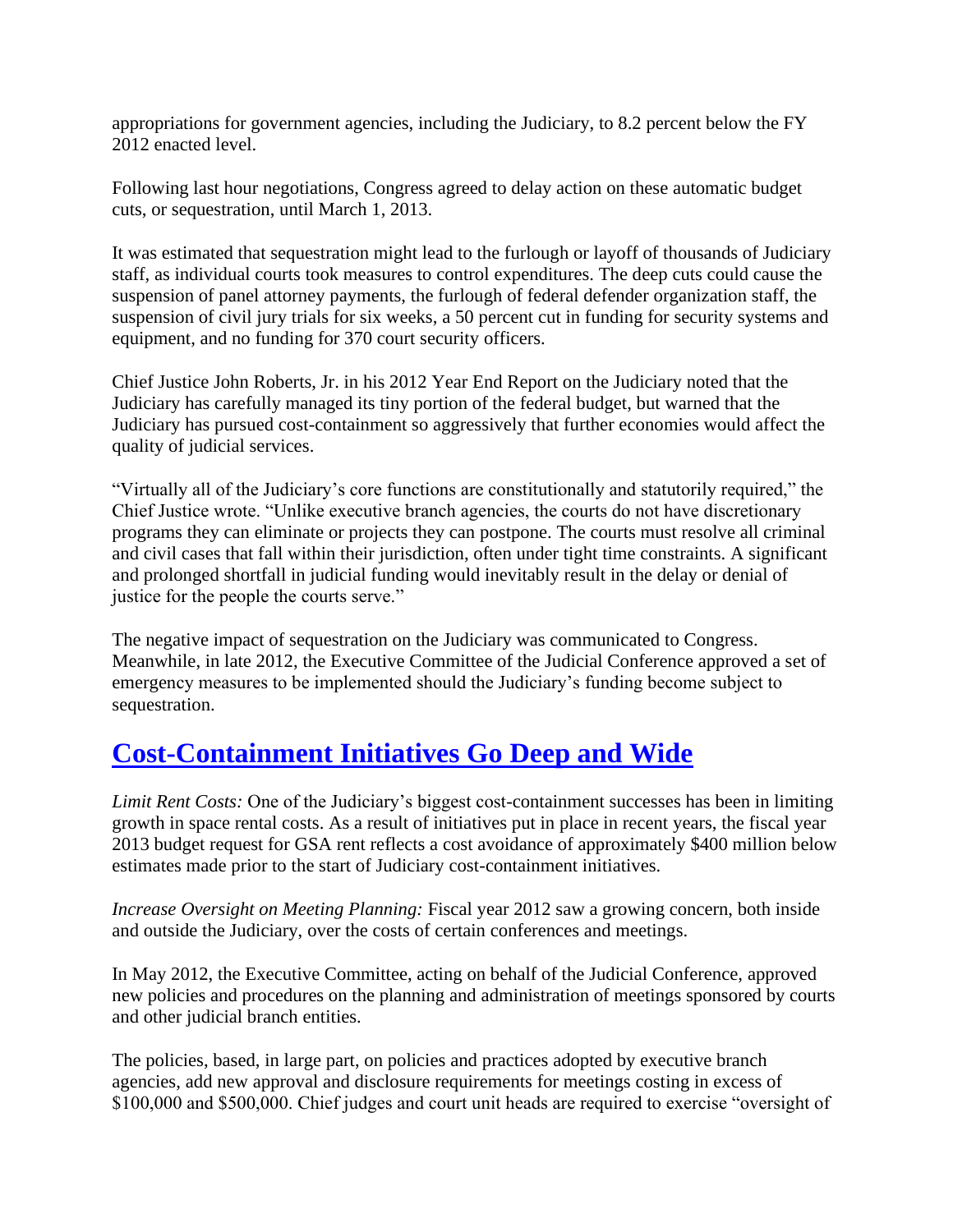the meeting planning process through appropriate standards, guidance, limitations, and reporting requirements." The policies also state that Judiciary entities should adopt internal controls and procedures that minimize conference costs, including administrative costs, conference attendees' travel costs, and attendees' travel time. In general, meetings should be scheduled in locations that are easily accessible, require few airline connections, and offer convenient and affordable ground transportation.

The AO has developed procedures to implement the new policies, including a system for reporting information upon the completion of an event and a process for requesting event preapproval.



*oluntary Sharing of Administrative Services:* As part of the Judiciary's efforts to contain costs in this difficult budget climate, both the Executive Committee and the Budget Committee of the Judicial Conference asked the Committee on Court Administration and Case Management (CACM) to work with other Conference committees to develop strategies and mechanisms for voluntarily sharing administrative services. Sharing administrative services has the potential to help courts address the impact of a budget unlikely to meet full requirements and establish a sustainable approach to what will most likely be an austere budget environment for many years.

This sharing initiative also dovetails with the Judicial Resources Committee's development of new work measurement formulas. That Committee is in the process of including shared administrative services in the development of work measurement formulas. Finally, the CACM Committee has encouraged courts to adopt shared administrative services plans. Implementation of the plans presents opportunities for courts to increase expertise, effectiveness, and efficiency, and to be good stewards of the taxpayers' money.

*[Relinquish Court Facilities:](https://www.uscourts.gov/news/2012/09/11/judiciary-continues-cost-savings-closes-court-facilities)* In September 2012, the Judicial Conference approved the relinquishment of court space in six federal facilities—part of a series of cost-cutting measures taken by the Judiciary with current and future budgetary constraints in mind. Consideration was given to the facilities' usage, location, condition, and operating costs. None of the affected facilities have full-time resident judges and their closure will save the Judiciary approximately \$1 million a year in rent costs. The facilities are:

• Wilkesboro, North Carolina, upon completion of the renovation of the courthouse in Statesville, NC;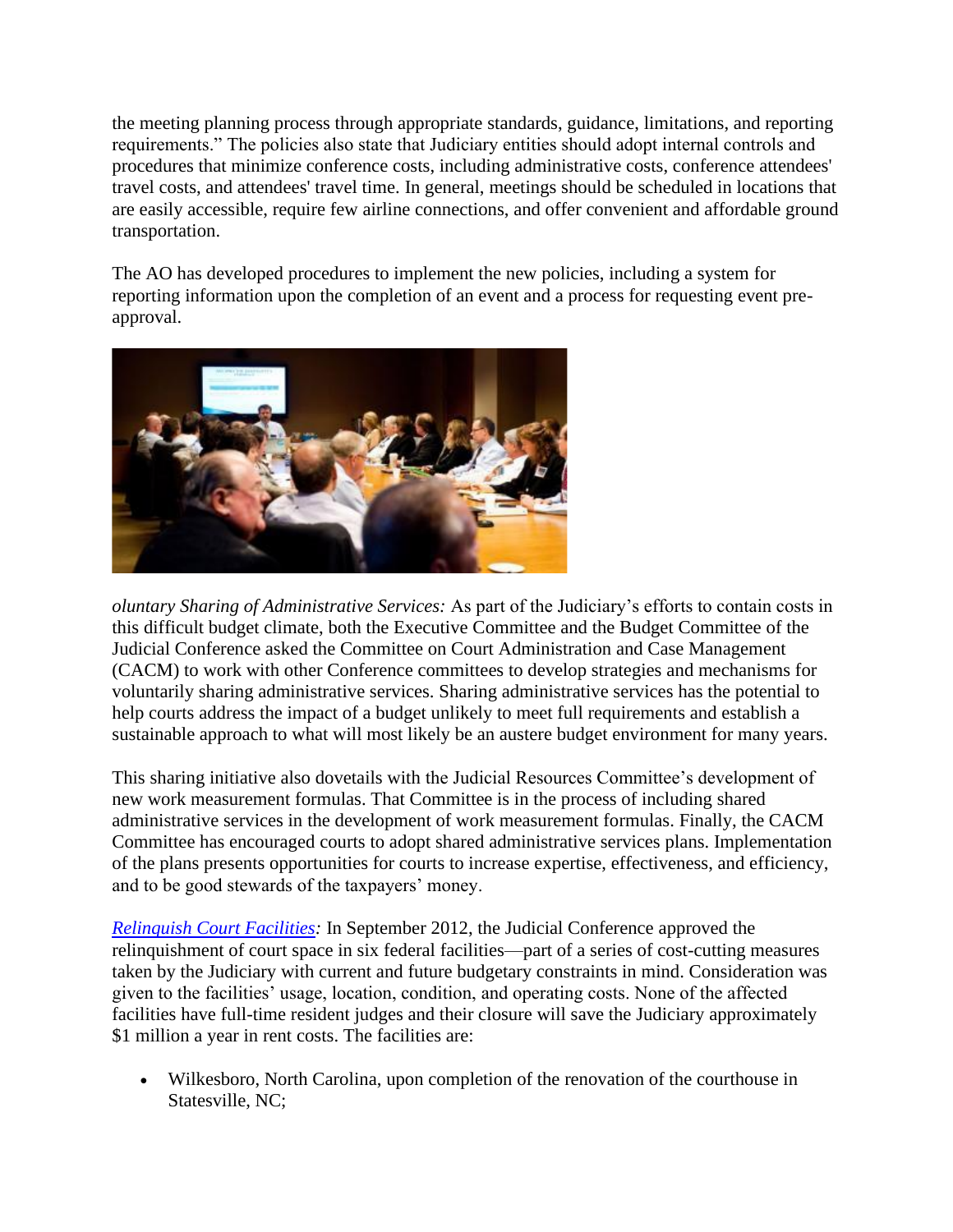- Beaufort, South Carolina, at the end of the lease term in 2014;
- Meridian, Mississippi;
- Amarillo, Texas, upon the cancellation of the lease for the bankruptcy court space;
- Pikeville, Kentucky, releasing the bankruptcy courtroom and chamber in leased space; and
- Gadsden, Alabama.

*Assess Library and Law Book Costs:* Cost containment related to libraries and the expenditures for law books continues to be a priority. Following assessments by each circuit judicial council in 2011, two satellite libraries were closed and a significant reduction was made in the collection of a third. Early in 2012, another satellite library was closed. The assessments were recommended by the Court Administration and Case Management (CACM) Committee and endorsed by the Judicial Conference in response to the *2010 Report on Libraries and Library Services.*

In June 2012, the CACM Committee took additional steps, reducing the list of law books available for chambers, eliminating duplication through sharing, and encouraging the purchase of less-costly alternative titles when available. Constrained spending in each circuit and efforts to downsize law book collections have achieved more than \$20 million in savings over the past decade, including nearly \$4 million in FY 2012.

Cost-containment efforts will continue as law book funding is expected to decline significantly over the next several fiscal years and as the Judiciary looks at its libraries for potential further reductions in space rental costs.

*Expand Review of Magistrate and Bankruptcy Judgeship Recalls:* In September 2012, the Judicial Conference approved the recommendations of the Magistrate Judges Committee and the Bankruptcy Committee to amend the Judicial Conference regulations governing the recall of retired magistrate judges and bankruptcy judges. The amendments, which were effective October 1, 2012: establish specific workload standards for the approval of staff for recalled judges; and require the respective Committee's approval of staff for a recalled judge and funds for any recall that exceeds \$10,000 in judicial salary, travel, and other expenses. In addition, at its December 2011 meeting, the Magistrate Judges Committee recommended that the Committee on Judicial Resources consider eliminating the automatic funding allotted to clerks' offices for additional staff support for full-time recalled magistrate judges.

*Establish Circuit CJA Case-Budgeting Attorneys:* In its FY 2013 budget request to Congress, the Judiciary sought approval to use Defender Services funding to establish four new circuit Criminal Justice Act case-budgeting attorney (CBA) positions. CBAs have been found to reduce expenditures in high-cost cases while promoting a high-quality defense through enhanced management and accountability.

Seven circuits applied for the four CBA positions for which Congressional funding is sought in FY 2013.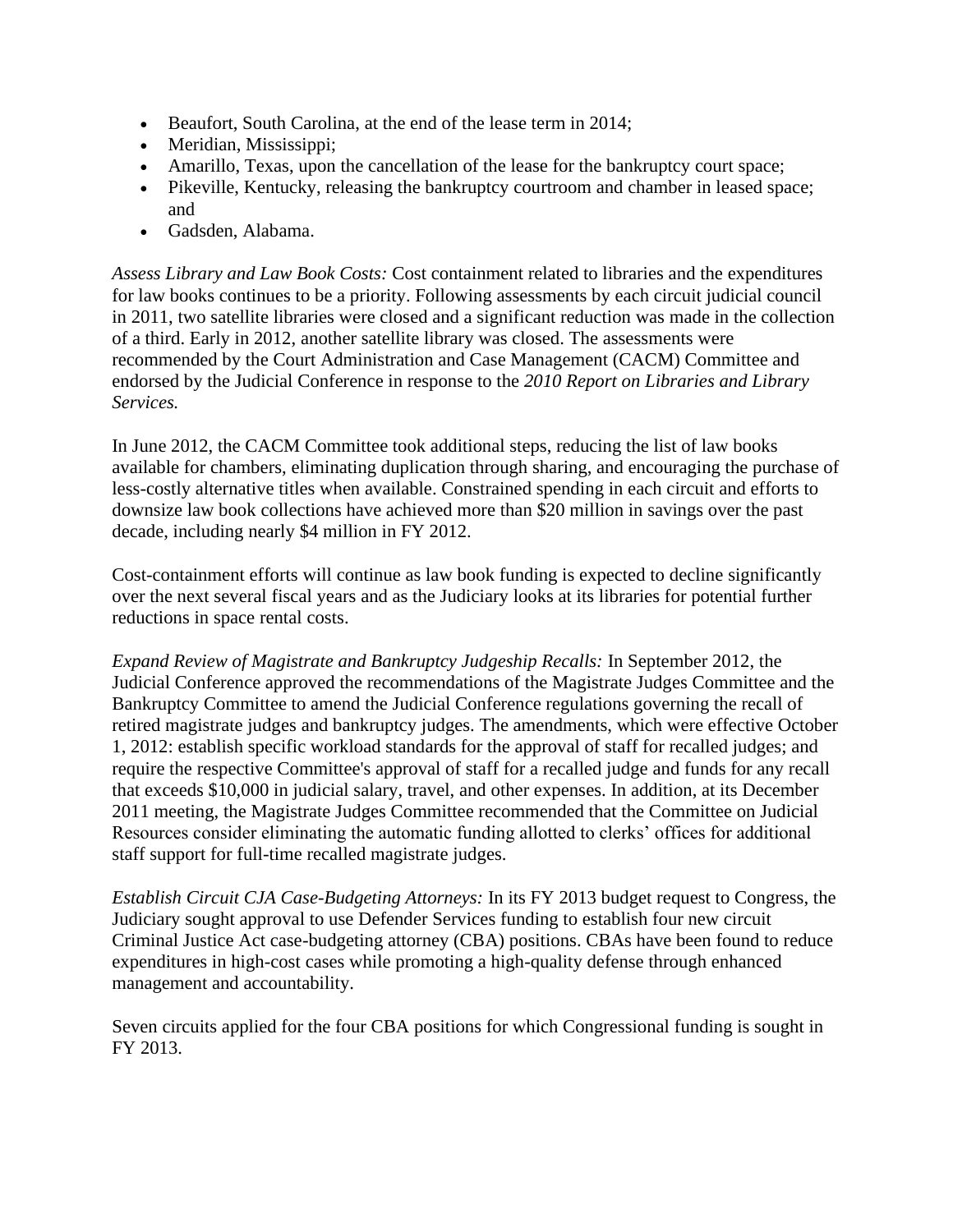*Realign Resources and Reduce Expenditures for Probation and Pretrial Services:* Citing budget constraints, the Judicial Conference Committee on Criminal Law urged probation and pretrial services offices to take steps to reduce resources devoted to less complex investigations and lower-risk supervision cases. They recommended that, where appropriate without compromising the needs of the court, officers reduce the scope of investigations. They also urged early termination of supervision of low-risk offenders who meet established criteria, selection of the most cost-effective location monitoring technology, and referral of persons under supervision to only those services that specifically target factors related to risk of recidivism.

An update to national policy clarified how officers should focus resources and supervision activities on higher-risk offenders. Built upon what criminological research refers to as the risk principle, these policies decrease recidivism by concentrating efforts on those offenders at greatest risk of offending. The AO continues to develop supervision policies and procedures that further refine risk-based supervision.

*Explore Integrated Workplace Options:* The evolution and increasing adoption of technology has broadened where and when work can be performed. The objective of the Integrated Workplace Initiative (IWI) is to capitalize on this new flexibility to reduce the Judiciary's real estate footprint, while creating a more efficient and effective work environment. The IWI examines court unit operations, analyzes changes in work styles, researches new and emerging technologies, identifies successful mobile work situations (i.e., probation officers working remotely in the field rather than in the courthouse), and develops workplace mobility strategies. Participating courts test mobility strategies using existing space occupied by district clerk offices and probation and pretrial services offices. A new chapter being developed for the *U.S. Courts Design Guide* will provide guidance and examples of alternative workplaces.

*Refine the Work Measurement Process*: The Judiciary is significantly improving the detail and accuracy of its work measurement process in the development of statistical staff-sizing formulas. Rather than relying exclusively on sampling, for the first time the work measurement process allows each court and employee to contribute relevant data. The ability to measure the workload of employees makes it possible to produce formulas differentiated according to court size. Significant economies of scale are noted as courts progress from smallest to largest, with a range of replacement formulas that leverage court investment in IT and training. The in-depth measurement process also provides detailed data on time spent per administrative activity category, allowing for potential efficiencies and savings through shared administrative activities among court units.

*Introduce a Risk-Based Approach to Auditing:* Refocusing the nature, timing and extent of audit procedures on areas of greatest risk would streamline the process and significantly reduce work in areas where risk is minimal. Audits in high-risk areas are more efficient and effective and assist management in identifying deficiencies in internal controls over key areas and processes.

*[Expand Cost-Cutting Initiatives of the Bankruptcy Noticing Center:](https://www.uscourts.gov/news/2012/07/23/return-sender-centralized-processing-save-million)* Since 1994, the Bankruptcy Noticing Center (BNC) contract has saved the Judiciary more than \$100 million in postage, personnel, and equipment costs and the AO continues to collaborate with its Bankruptcy Noticing Working Group on BNC cost-saving initiatives.